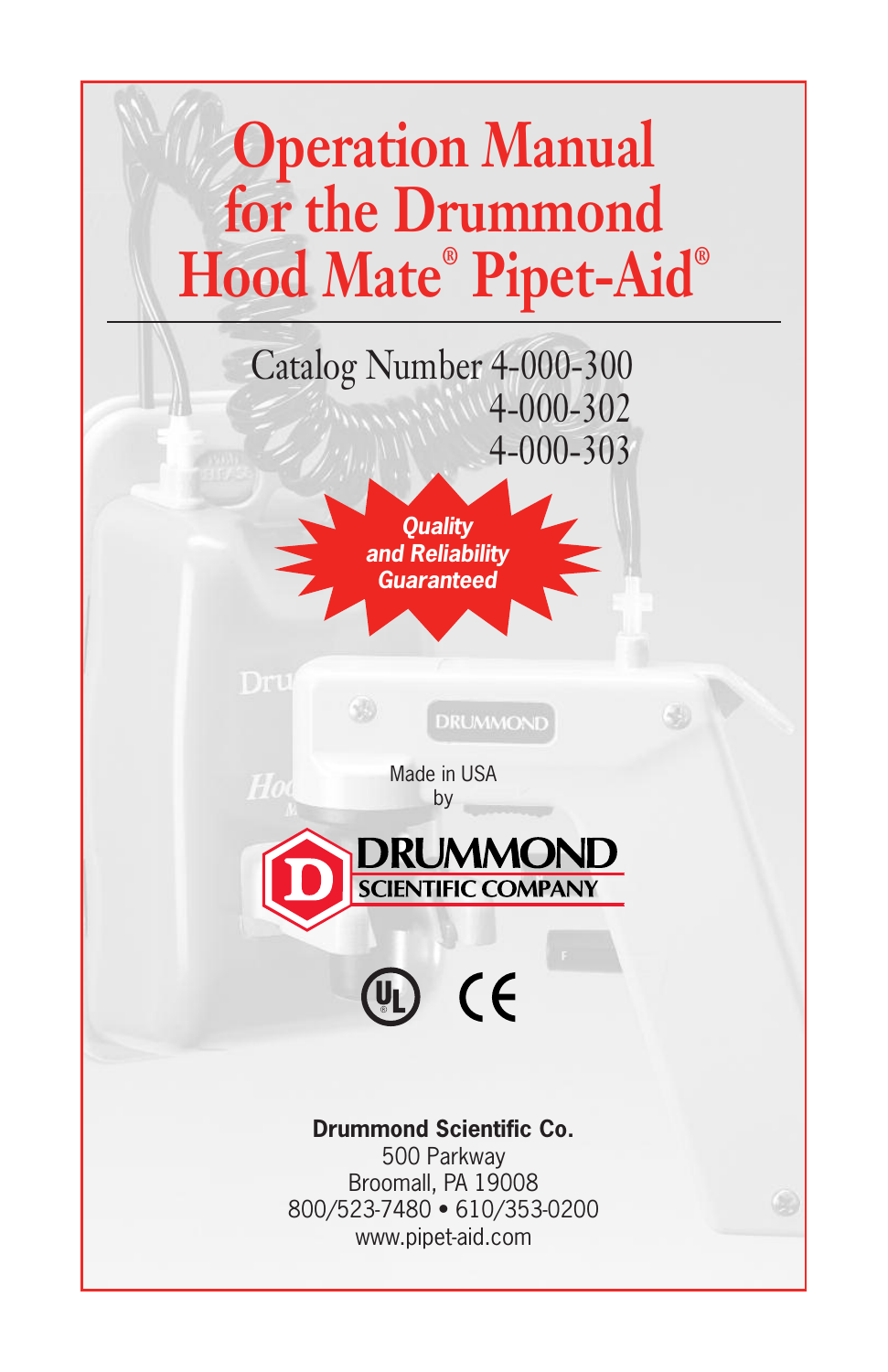# **Operating Instructions for the Drummond**

# **Statement of Purpose**

All Pipet-Aid models are designed to transfer liquids with the use of serological, volumetric and/or blow-out pipets in either glass, plastic or something similar.

# **Rules for Safe Operation**

- For indoor use only.
- Do not attempt to use the power supply with any other product.
- Never operate unit in an explosive atmosphere.
- Expelling liquid from a pipet generates aerosols. The faster the liquid is expelled, the more aerosols are generated. Understand the nature of the liquid being pipetted and take appropriate precautions.
- Do not operate unit with a damaged cord.
- Use power supply only in a standard electrical outlet.
- Do not handle power supply with wet hands.
- Do not put unit or power supply in water or other liquid.
- Pipetting acids or strong alkalis will damage unit.
- When servicing, use only identical Drummond replacement parts.
- Save these instructions.

 **If the equipment is used in a manner not specified by the manufacturer, the protection provided by the equipment may be impaired. Always use the charger or power supply that is supplied with the unit.**

#### **Connections to Power Supply:**

Check the power supply to see that the line voltage corresponds to the voltage indicated on the mains adapter.



If the mains adapter supply and the line voltage are not compatible, the electrical  $\blacktriangle$  components of the Pipet-Aid® may be damaged or destroyed.



Before each use, confirm that the mains adapter cable is not damaged, worn or severely buckled and there are no breaks in the insulating surface. If any damage is noted, do not use the Pipet-Aid® until the damaged mains is replaced.

# **Specifications for Usage**

**This equipment is for indoor use only.**

Temperature Range 10°C–35°C, Maximum Humidity 60%

**For use with pipets from 1 mL to 100 mL**

#### **FAILURE TO USE THE EQUIPMENT IN ACCORDANCE WITH INSTRUCTIONS OR MODIFYING THE EQUIPMENT WILL VOID WARRANTIES.**

**CAUTION:** CAREFULLY READ THROUGH THIS ENTIRE MANUAL BEFORE USING YOUR NEW HOOD MATE® PIPET-AID®. PAY CLOSE ATTENTION TO THE RULES FOR SAFE OPERATION WARNINGS AND CAUTIONS.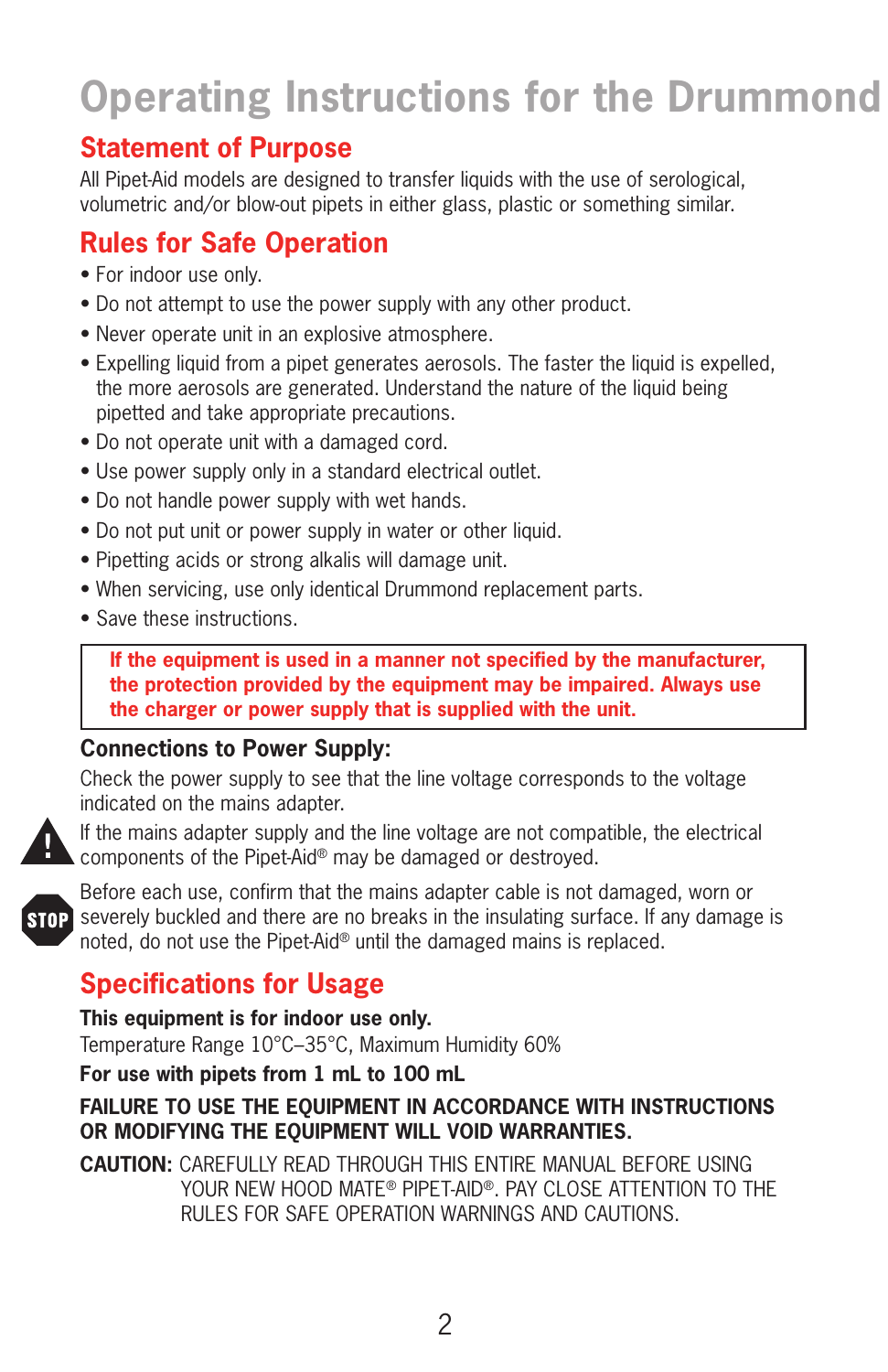# **Hood Mate® Pipet-Aid®**

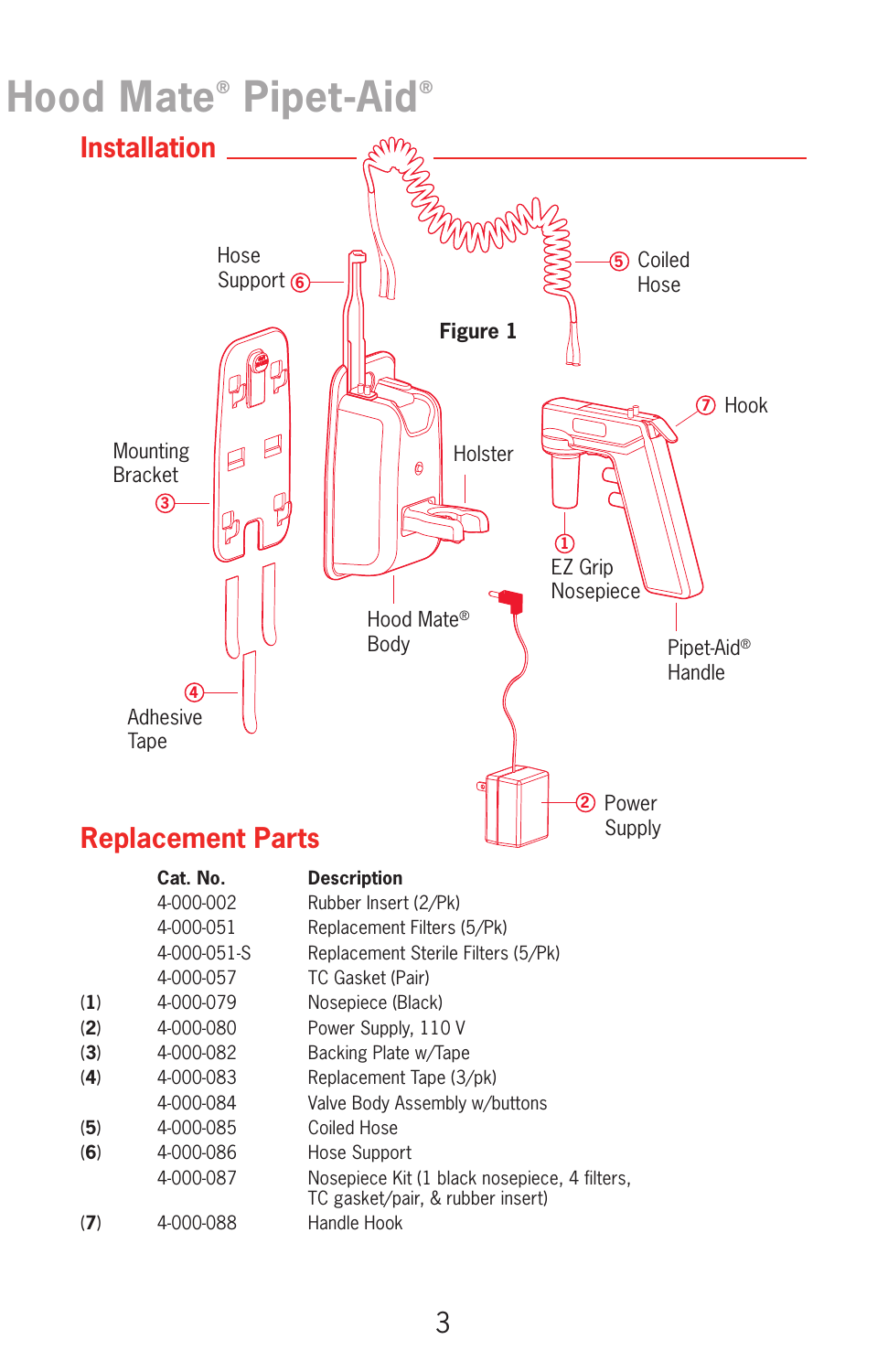# **Applying the Mounting Bracket**

Determine a suitable area to place the mounting bracket and clean the surface with isopropyl alcohol. On the back of the mounting bracket there are three adhesive strips, pull the black removal tabs off these strips and press the mounting bracket firmly in place for thirty (30) seconds.



## **Removing the Mounting Bracket**

To remove the mounting bracket from the inside of the hood, gently pull the removal tabs straight down until the bracket releases from inside the hood.

## **Connecting the Power Supply**

Use only the power supply that is supplied with the unit. Insert connector into the socket in the rear of the Hood Mate body (Figure 3). Excess cord may be wrapped around the three hooks. Run the wire through the wire guide.

# **Attaching Hood Mate® to the Mounting Bracket**

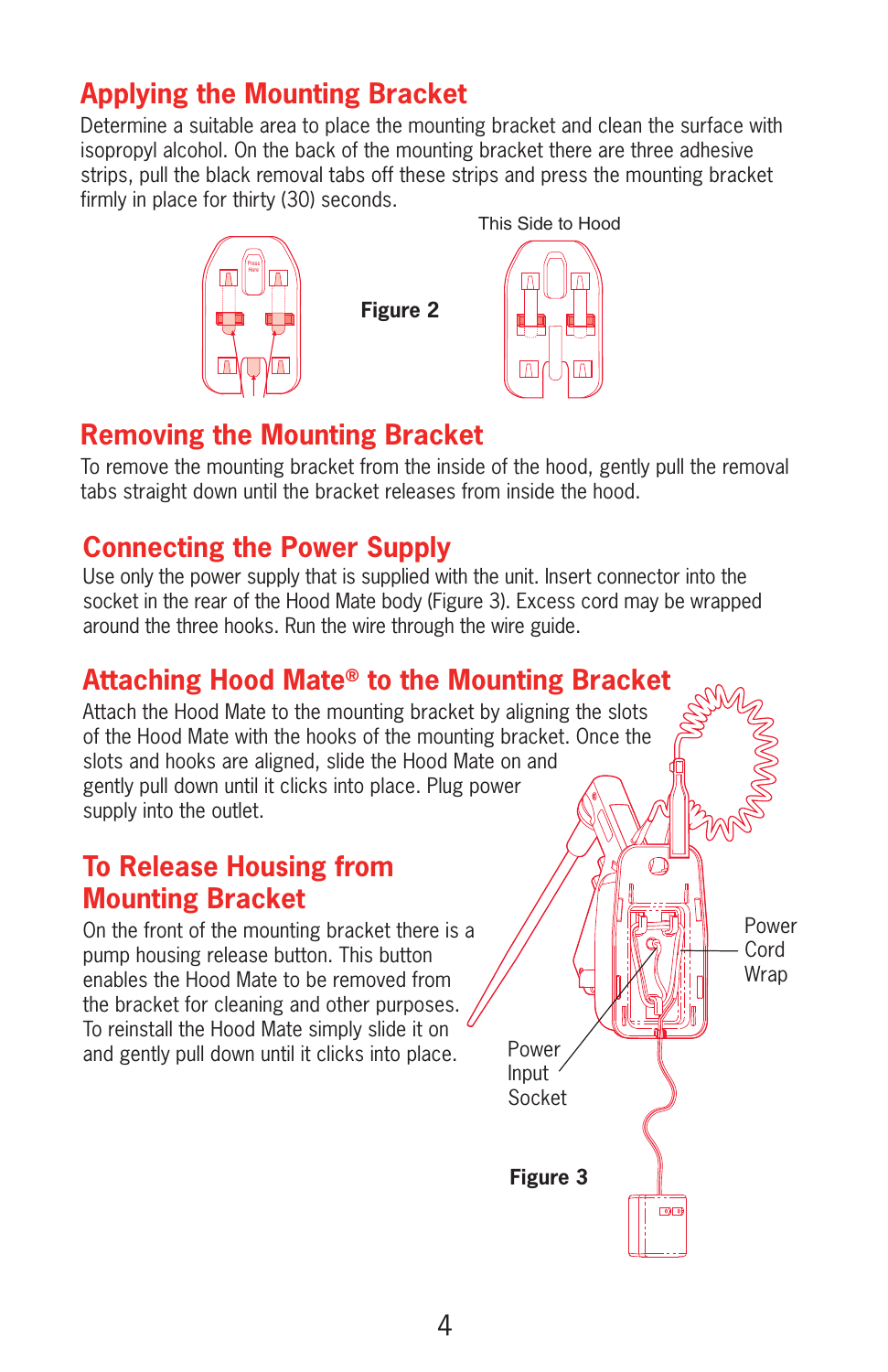# **Operation**

# **Parking the Handle**

The Handle can be "parked" on the Hood Mate body two ways as shown in Figure 4 and Figure 5. Parking the handle by the hook allows the handle to be stored with a pipet in it. When the handle is in either park position, the pump will shut off.

### **Activation of Hood Mate®**

Removing the handle from the parked position turns on the pump and the RED indicator light. If the handle is not parked and has not been used for pipetting, the Hood Mate will shut itself off in three (3) minutes. Depressing the semi-circular button on the top of the holster can reactivate it.



# **Speed Control**

Each button has three speed ranges:

# **"F" Fast "M" Medium "S" Slow**

The speed is selected by rotating the button on its axis until it snaps in place. (The speed chosen is visible when the handle is held in the right hand). These controls are independent of each other so one could fill fast and dispense slow. CHANGE SPEED WITH PIPET EMPTY. CHANGING SPEED WITH FLUID IN PIPET WILL RESULT IN LEAKAGE.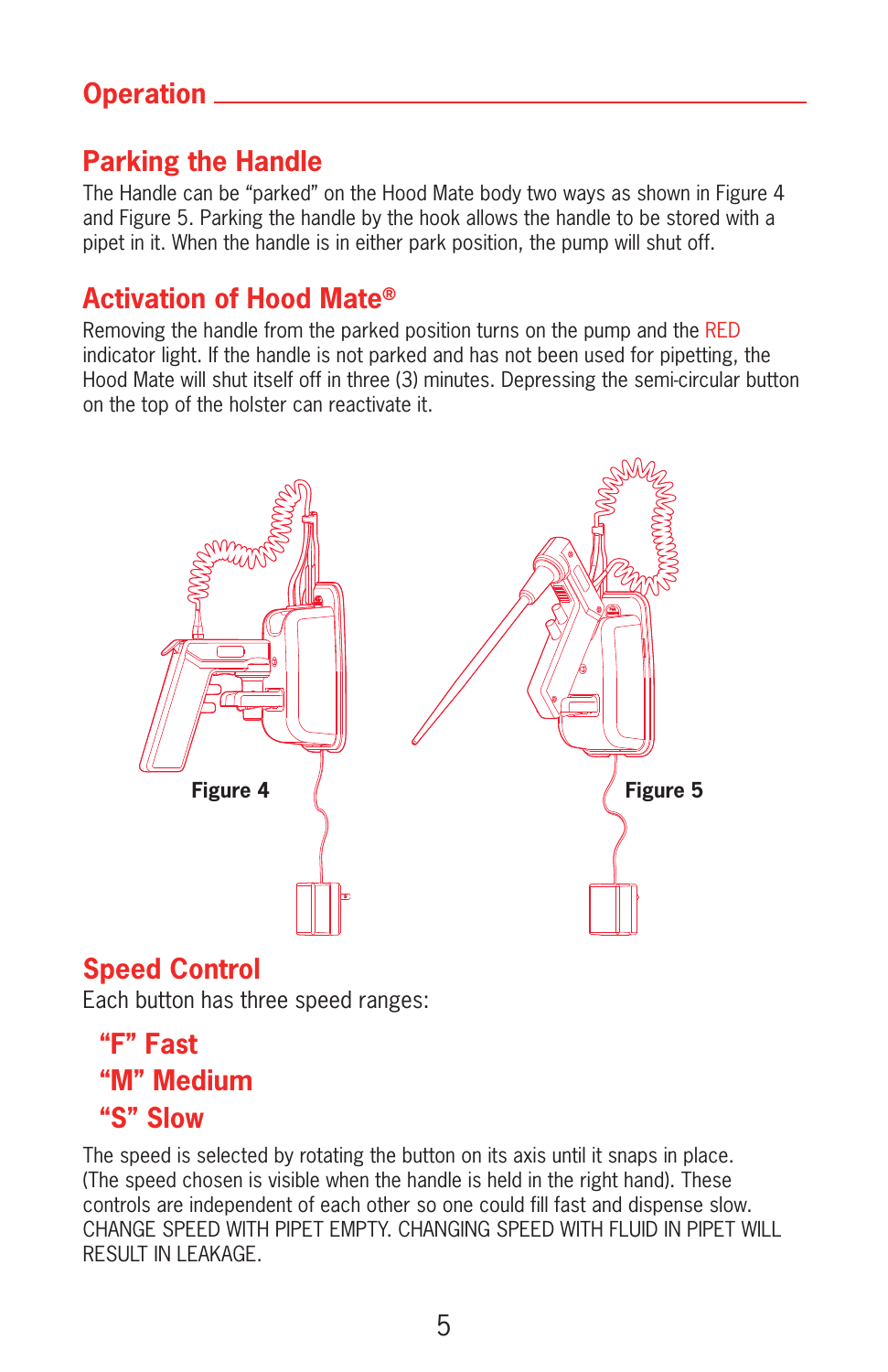## **Tissue Culture Filter\***

A two-layered membrane filter is located in the nosepiece. If an accidental overfilling of the pipet is encountered the wetted filter will prevent air movement in either direction thus shutting down pipetting operations.

The wetted parts should be cleaned and the filter must be replaced with a Drummond replacement filter.

# **Replacing TC Filter**

Slide the **Nosepiece Release** toward the control buttons and twist the nosepiece to release it from the handle. Remove the two gaskets from the old filter and place them on the new filter. Place the filter and gasket assembly into the nosepiece and lock into handle with a twisting motion.

### **Instructions for Cleaning**

Wiping the unit with a soft cloth or wipe with isopropyl alcohol is sufficient to clean the unit. Avoid the use of acetone and other organic solvents which will damage the handle.

All components inside the nosepiece may be autoclaved with the exception of the Drummond Self-locking Filter. Replace the filter when compromised.

**STOP** Always disconnect the charger from the unit when cleaning.

### **Equipment Maintenance**

Inspect interior of rubber insert for broken rings. Broken or worn rings may cause a reduction in vacuum and pressure, which will result in leakage from the pipet. Replace as necessary.

#### *Inspect the coiled hose for cracks or other damage.*

Two rubber gaskets are attached to the TC Filter. Unit will not function if either one is missing.

Inspect Nosepiece for wear. If the nosepiece is removed without using the nosepiece release it will damage nosepiece, resulting in a loss of vacuum and pressure. Check the three protrusions on nosepiece for wear.

#### *\*Why Use a Drummond Self-Locking Filter in Your Pipet-Aid.*

In order to provide a fail-safe, one-time check valve for Pipet-Aid pipettors, Drummond pioneered the use of a "self-locking" dual layer filter composed of one hydrophobic membrane and one hydrophilic membrane located in the nosepiece. With a dual layer membrane, when the filter is challenged with an aqueous solution, the hydrophobic layer prevents liquid from entering the handle and the wetted hydrophilic layer restricts the flow of air which locks the Pipet-Aid from further use. When this occurs, the user must replace the filter and clean the other wetted parts, thus protecting the Pipet-Aid as well as the integrity of subsequent dispensing.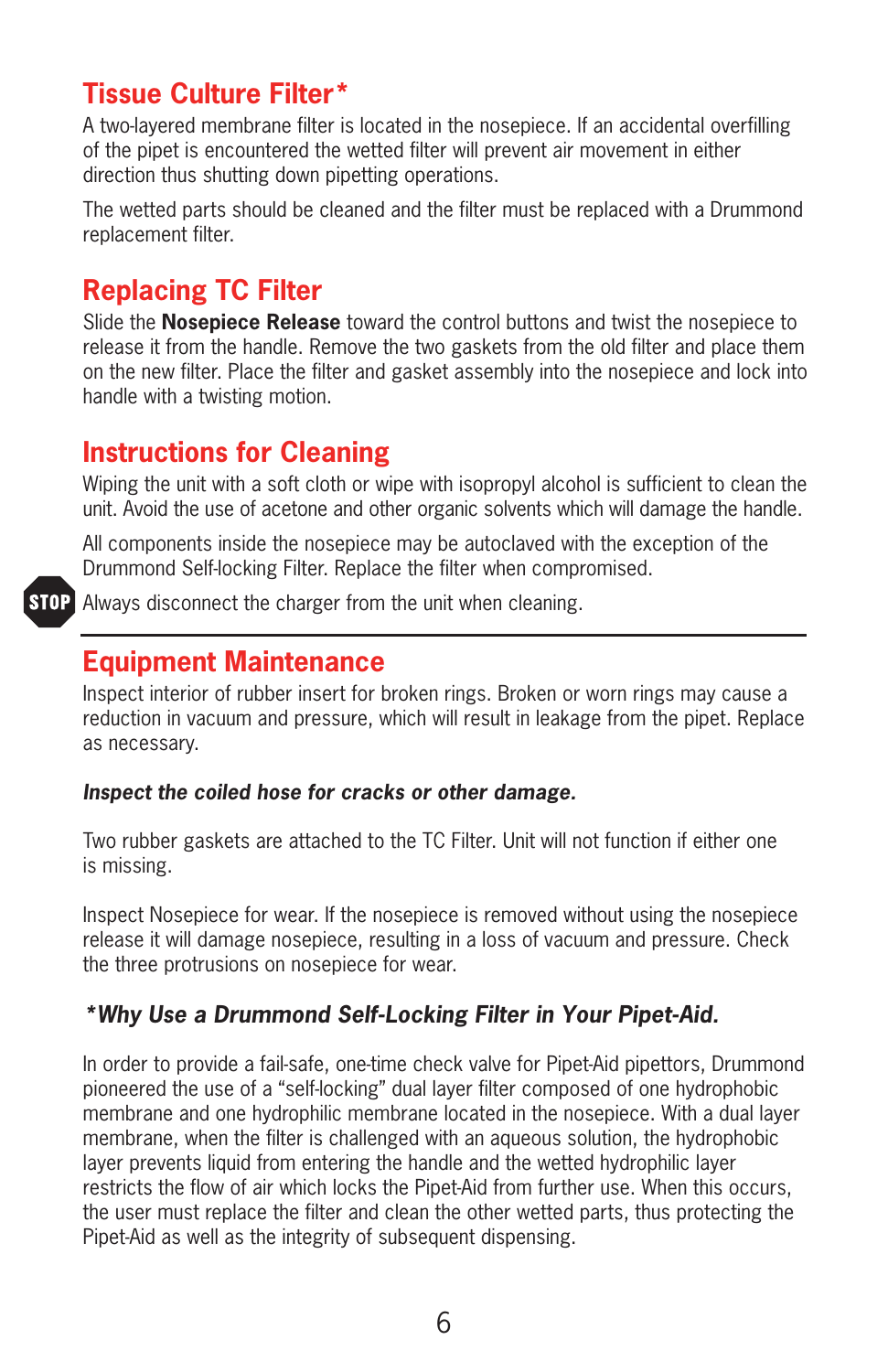The specifications for the Drummond filter are .8 µm for the hydrophilic layer and .8 µm for the hydrophobic layer. Most competitive pipetting units use a single layer hydrophobic membrane with ratings of either .22 µm or .45 µm. These filters protect the handle only. If challenged with an aqueous solution, the filter will prevent the liquid from entering the handle; however, it can be subsequently blown out and pipetting can be continued. This action creates an aerosol generator just above the pipet and all subsequent dispensing are at risk of being contaminated. While the user may think he or she is sterilizing the air entering the pipet, they are in fact introducing contamination.

The most effective safety measure to prevent contamination is the cotton or fiber plug in each pipet. Even if a sterile filter is installed in a Pipet-Aid, the first time an aerosol comes in contact with the bottom membrane, the filter is rendered forever nonsterile. The only thing that prevents this from happening is the plug in the pipet itself, which prevents aerosols from leaving the pipet and prevents them from entering. Drummond "self-locking" TC filters are supplied nonsterile because we believe there is no effective and practical method to maintain sterility in these devices; however, if sterile filters are needed, they are available (see below for catalog numbers).

# **Service**

Drummond Scientific Company supplies a one year warranty on all Pipet-Aid Products. Spare parts can be ordered from your favorite laboratory supply firm, or by calling our toll-free number 1-800/523-7480.

If you have any questions or you need assistance our service department is available Monday through Friday, from 8:30 AM to 4:30 PM EST.

# **Replacement Parts**

#### **Cat. No. Description** 4-000-002 . . . . . . . . . . . . . . . .Rubber Insert (2/Pk) 4-000-051 . . . . . . . . . . . . . . . .Replacement Filters (5/Pk) 4-000-051-S . . . . . . . . . . . . . . .Replacement Sterile Filters (5/Pk) 4-000-057 . . . . . . . . . . . . . . . .TC Gasket (Pair) 4-000-079 . . . . . . . . . . . . . . . .Nosepiece (Black) 4-000-080 . . . . . . . . . . . . . . . .Power Supply, 110 V 4-000-082 . . . . . . . . . . . . . . . .Backing Plate w/Tape 4-000-083 . . . . . . . . . . . . . . . .Replacement Tape (3/pk) 4-000-084 . . . . . . . . . . . . . . . .Valve Body Assembly w/buttons 4-000-085 . . . . . . . . . . . . . . . .Coiled Hose 4-000-086 . . . . . . . . . . . . . . . .Hose Support

4-000-087 . . . . . . . . . . . . . . . . Nosepiece Kit (1 black nosepiece, 4 filters, TC gasket/pair, & rubber insert)

#### **Voltage Rating and Frequency: Power Supplies**

| 4-000-080 120V, 60Hz |        |
|----------------------|--------|
|                      | Model# |
|                      |        |